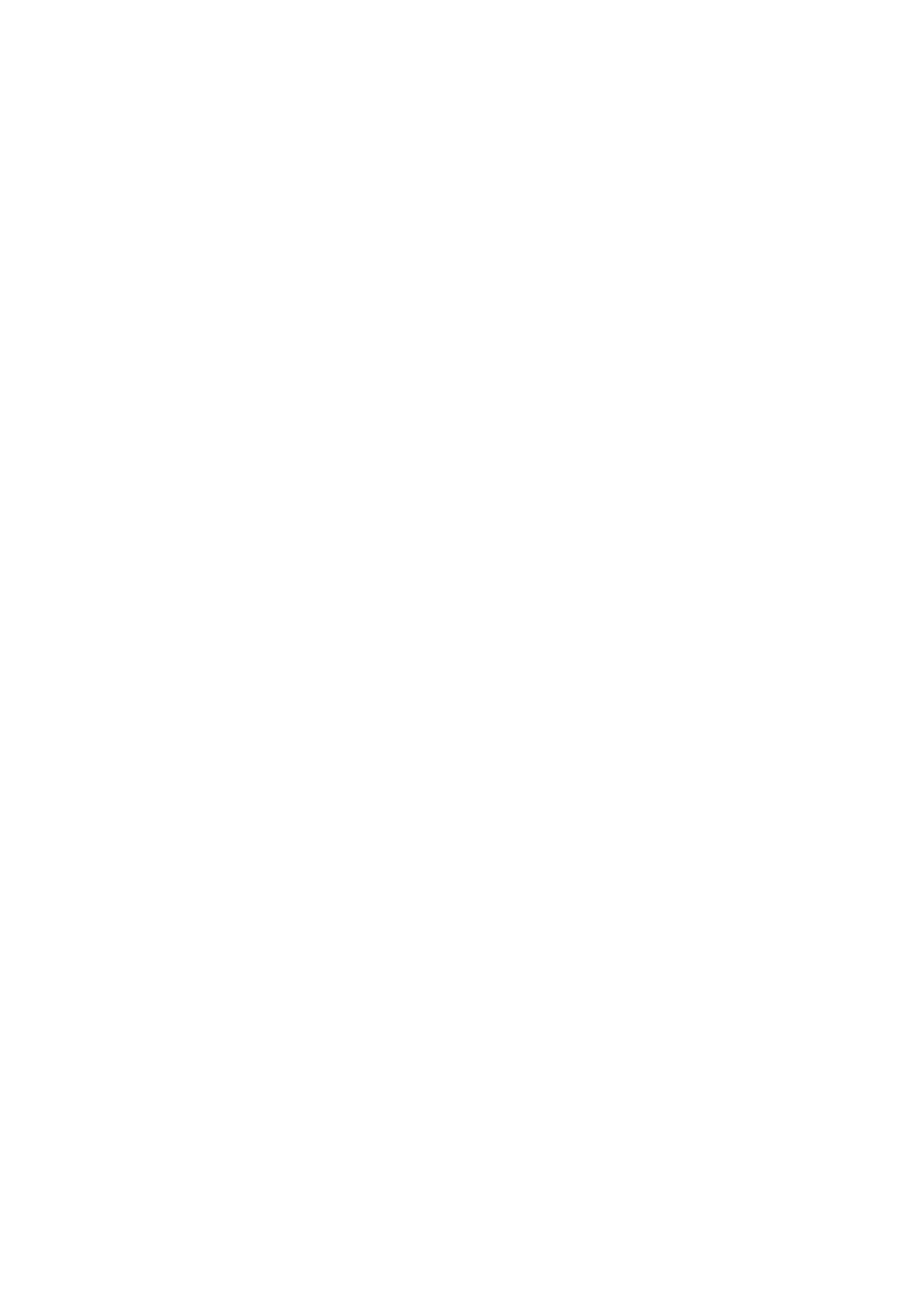At the Champion Centre, we believe it is important to keep monitoring the development of children born premature until they reach school age. Research tells us that for some children born premature, there could be a risk of longer-term difficulties even if, in the early years, development seems to be progressing well. As children grow-up, their strengths and weaknesses become clearer. As yet, no-one can predict how development will progress for any individual child.

**Key point: The development of children born premature should be monitored for the first few years**

By the time children reach 3 years old, we start thinking ahead to how they will get on when they go to school. We all want children to start school with good skills to enable them to get off to a flying start. Because we know that children born premature have an increased risk of difficulties at school, in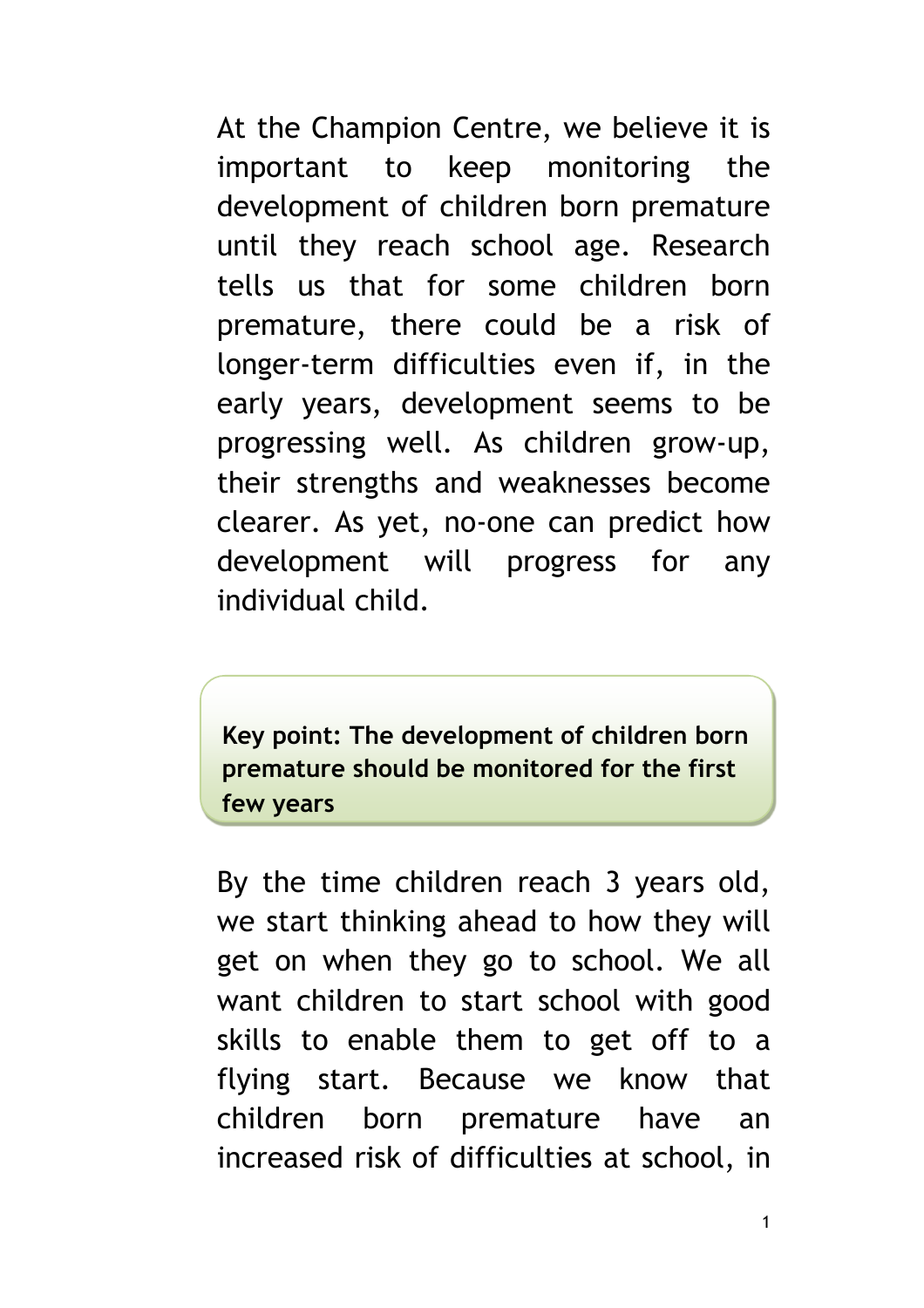

their pre-school years we are looking for any signs that challenges may lie ahead. This is so that we can prevent or minimise any difficulties early. Infants, who are born before 32 weeks gestational age, are on average more likely to have difficulties than children born at a later gestational age.

#### Results from Christchurch research

A research study that has been going on in Christchurch over the last 15 years followed 110 children who were born very preterm (i.e. born at less than 33 weeks gestation or under 1500g birth weight). They have also followed a group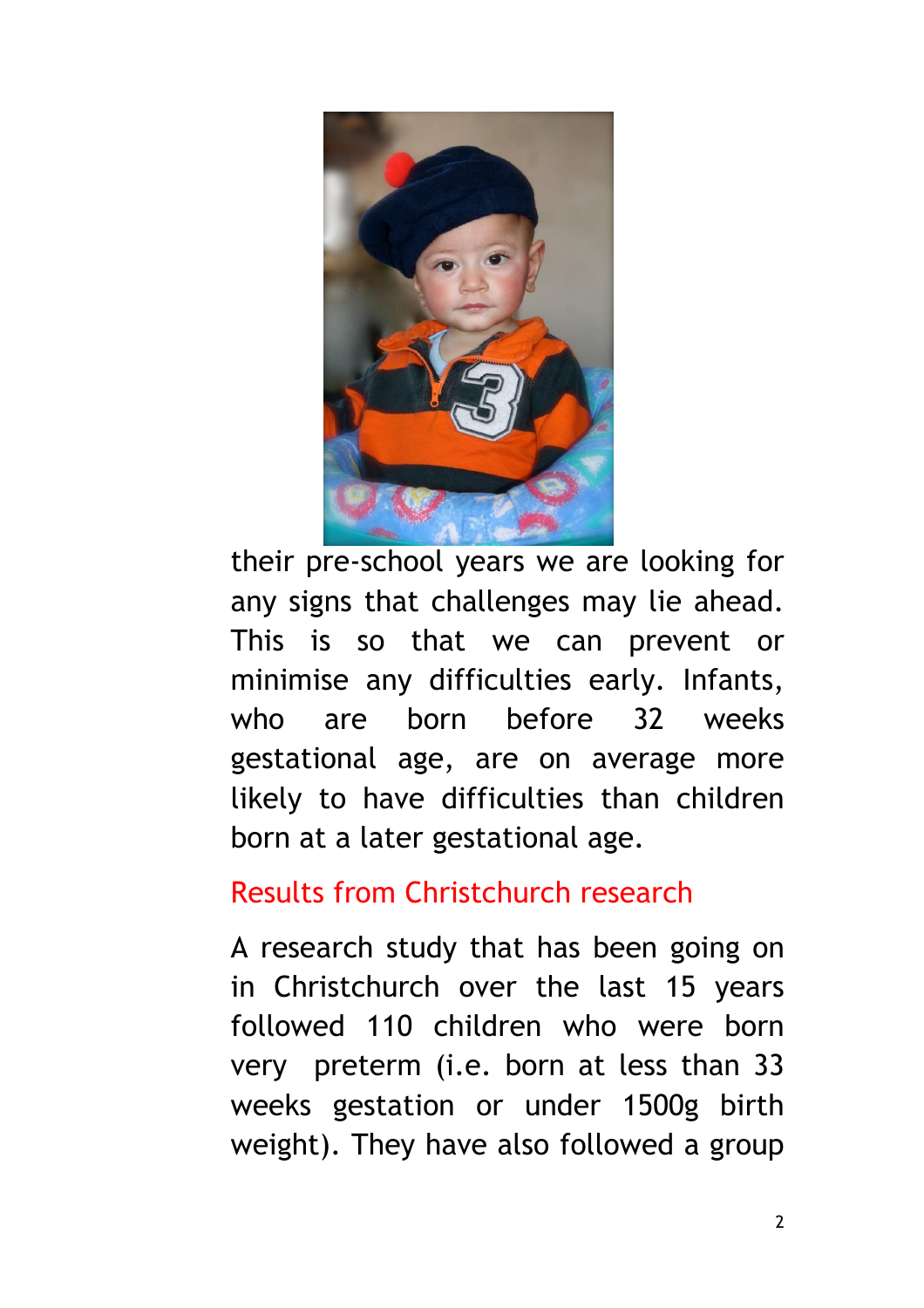of 100 full-term children for comparison. The study has shown the following results:-

### *Reading and writing*

At 6 years, teachers rated 51% of children born very preterm as being average or above in reading (compared to 86% of the full-term group) and 52% of children born very preterm were rated average or above in writing (compared to 78% of the full-term group).

#### *Language*

When children who were born early were compared with full-term comparison children at age 6 years, there were no differences in expressive language, but children born preterm had significantly more difficulty understanding a story and following directions than the comparison group.

## *Physical education*

At 6 years, teachers rated 60% of children born very preterm as average or above in physical education (compared to 89% of full-term children).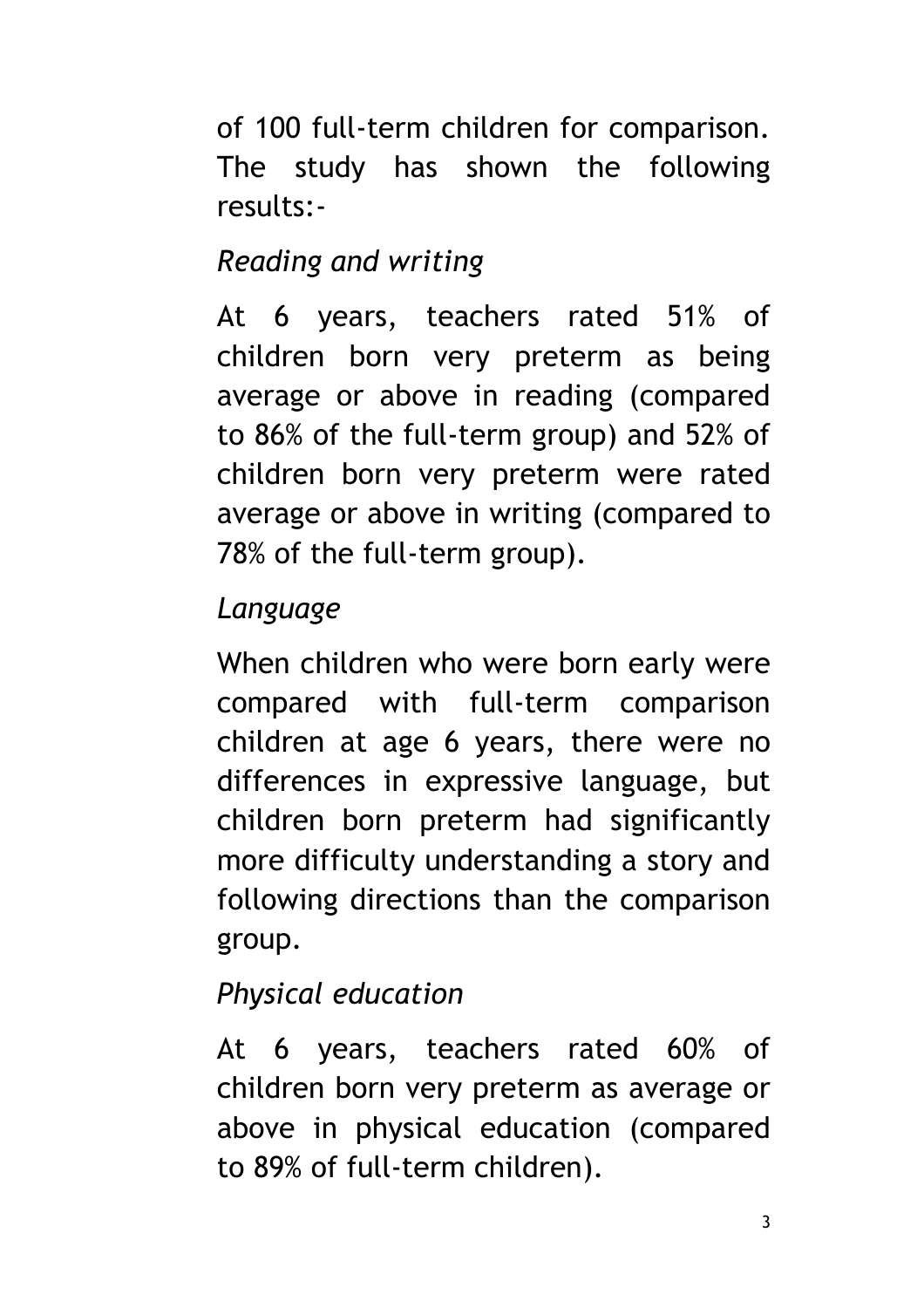#### *Maths*

In maths at age 6 years, 56% of children born preterm were rated by teachers as average or above, compared to 86% of the comparison children. When the children were tested at the university, 48% of the children born preterm were working at the expected level or above in year 1 maths (compared to 67% of fullterm children).

Comparison of parent reports of children born preterm and those born full-term

|                               | Children born<br>premature | Children born full-term |
|-------------------------------|----------------------------|-------------------------|
| Attentional<br>difficulties   | 38%                        | 14%                     |
| Peer relationship<br>problems | 27%                        | 12%                     |
| Severe behaviour<br>problems  | 12%                        | 3%                      |

#### *Behaviour*

Overall at age 6 years, the parents of 28% of children born very preterm reported their children had emotional or behavioural problems compared to 11% of comparison parents. However, most of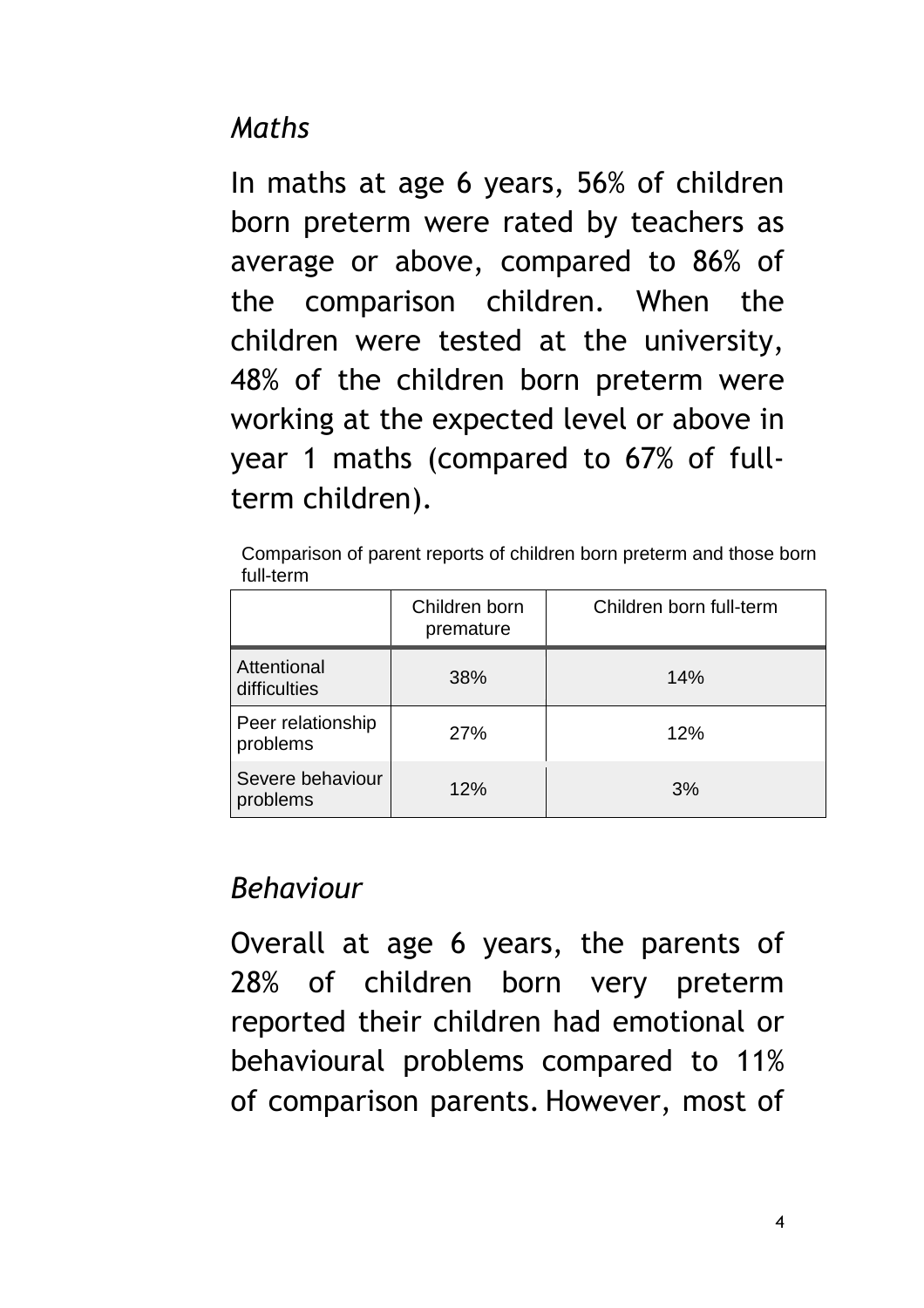the problems that parents reported were mild or only evident in some situations.

**Key point: Research suggests that children born early are more at risk of learning and behavioural difficulties than those born full term.**

#### Executive function



In the Champion Centre's first leaflet, "Prematurity and your infants' learning", we described some of the difficulties with self-regulation that can be more common in children born premature. As children move

towards their third year, we can begin to assess a broader range of executive function (EF) skills. Executive function includes self-regulation, but it incorporates other skills as well. It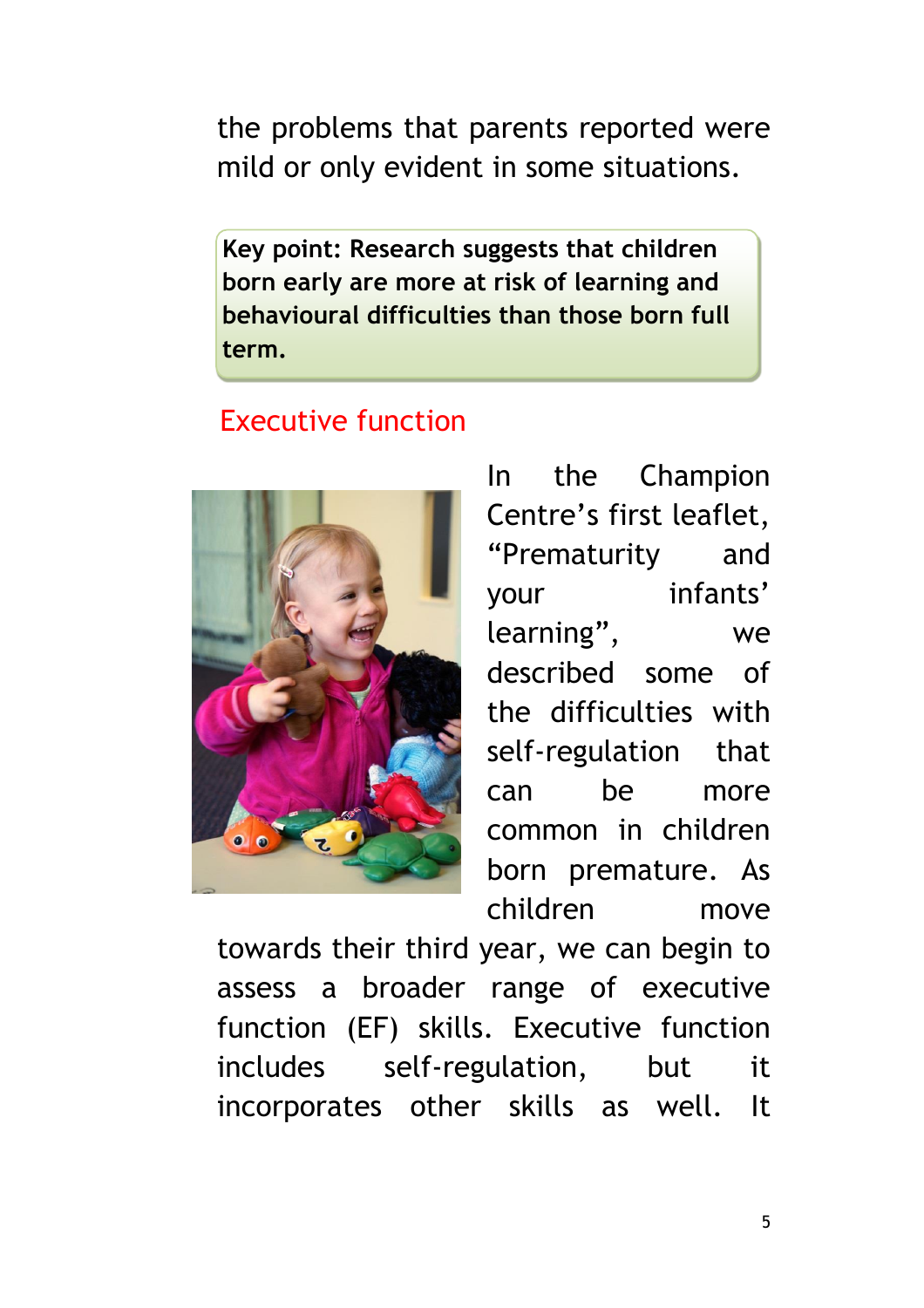describes a collection of brain processes that control:-

• selecting and focusing on the relevant information and not being distracted by all the things that are going on in the environment.

• flexible thinking – i.e. being able to stop one train of thought and switch to another

• getting started on appropriate actions and/or stopping yourself from doing something inappropriate

• short-term memory – i.e. remembering what you are doing while you are doing it.

• abstract thinking – i.e. understanding more complex ideas

• understanding rules

• planning and organising actions

It is thought that these functions are largely located in the front of the brain. Research which has assessed the abilities of school-age children born premature often identifies executive function as a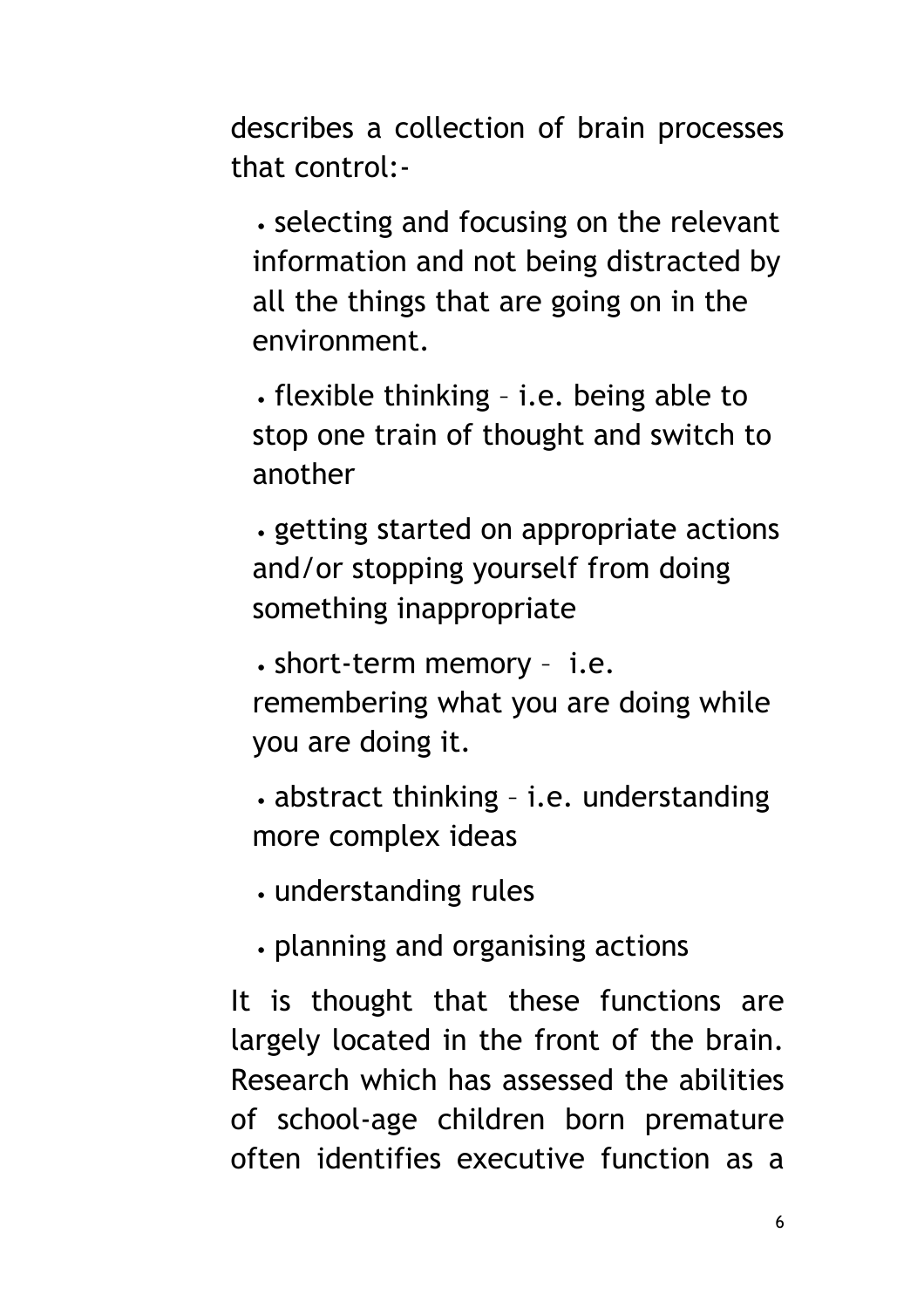problem area. Children can have EF difficulties even if they are very capable in other areas. This makes it sometimes frustrating for parents and hard to pin down exactly what the problem is. It is thought that delayed EF skills could be linked to the difficulties children born premature have with maths, paying attention and behaviour.

If children's executive function skills are well-developed, it will help them remember complicated instructions, avoid distractions, adjust to new rules

**Key point: Executive function skills are important as children get older and can be a problem area for children born premature.**

and persist with a challenge. Executive function abilities continue to improve as children grow up, even into early adulthood.

#### What can we do?

Research evidence is clear that parents are really crucial in helping pre-school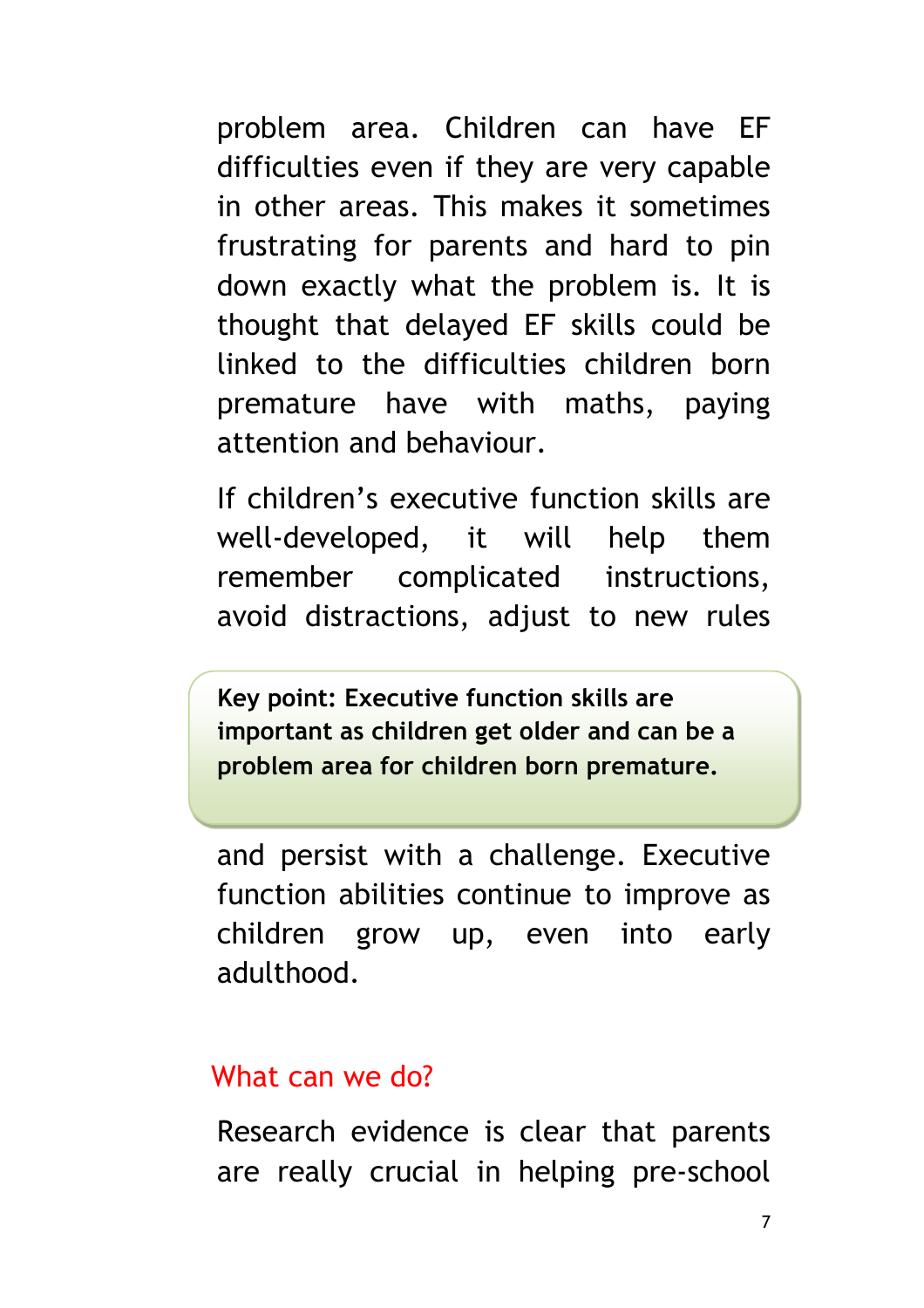children to make the best possible progress. If necessary, we can work with you to plan a programme for children who are having problems with selfregulation or other areas of

development. For all pre-schoolers born preterm, these are some of the things you can do to help with EF development:-

> • Provide structure and a predictable daily routine.



- Support your children's efforts. Guide them from dependence on you towards gradual independence, by providing activities which challenge them, but do not overwhelm them.
- Involve children in activities where they can practise their skills with you.
- Foster social, open-ended, creative play that they can share with you.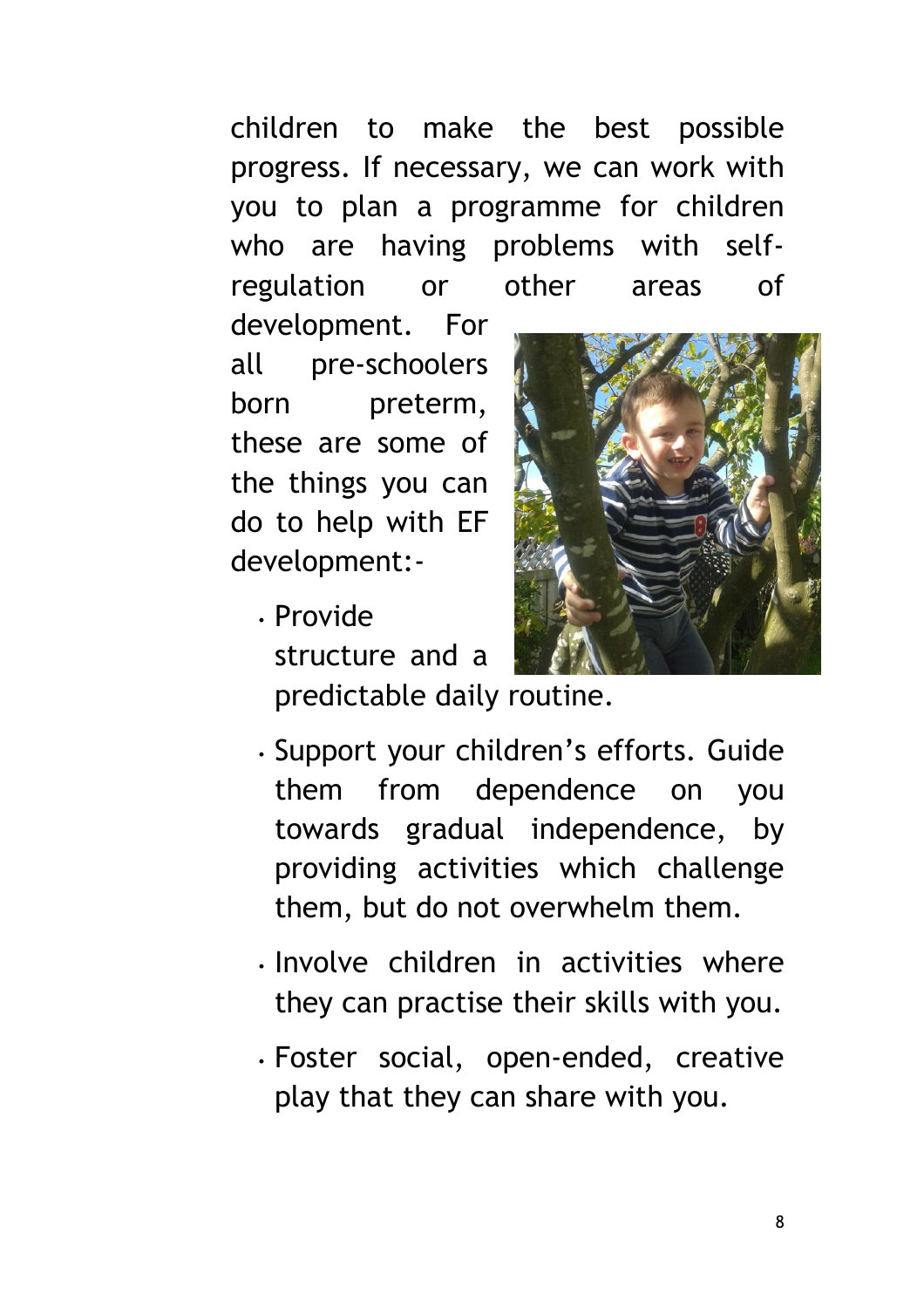- Incorporate vigorous physical activity into their day. This has been shown to positively affect brain development.
- Protect them from chaos and stress. A negative environment will disrupt brain circuits and may trigger impulsive behaviour.
- Model good skills. If you are calm and regulated, then they will learn these behaviours from you.

**Key point: There are many ways in which parents can help children develop good executive function skills.**

### Children born premature and starting school

We would recommend that you let the school know that your child

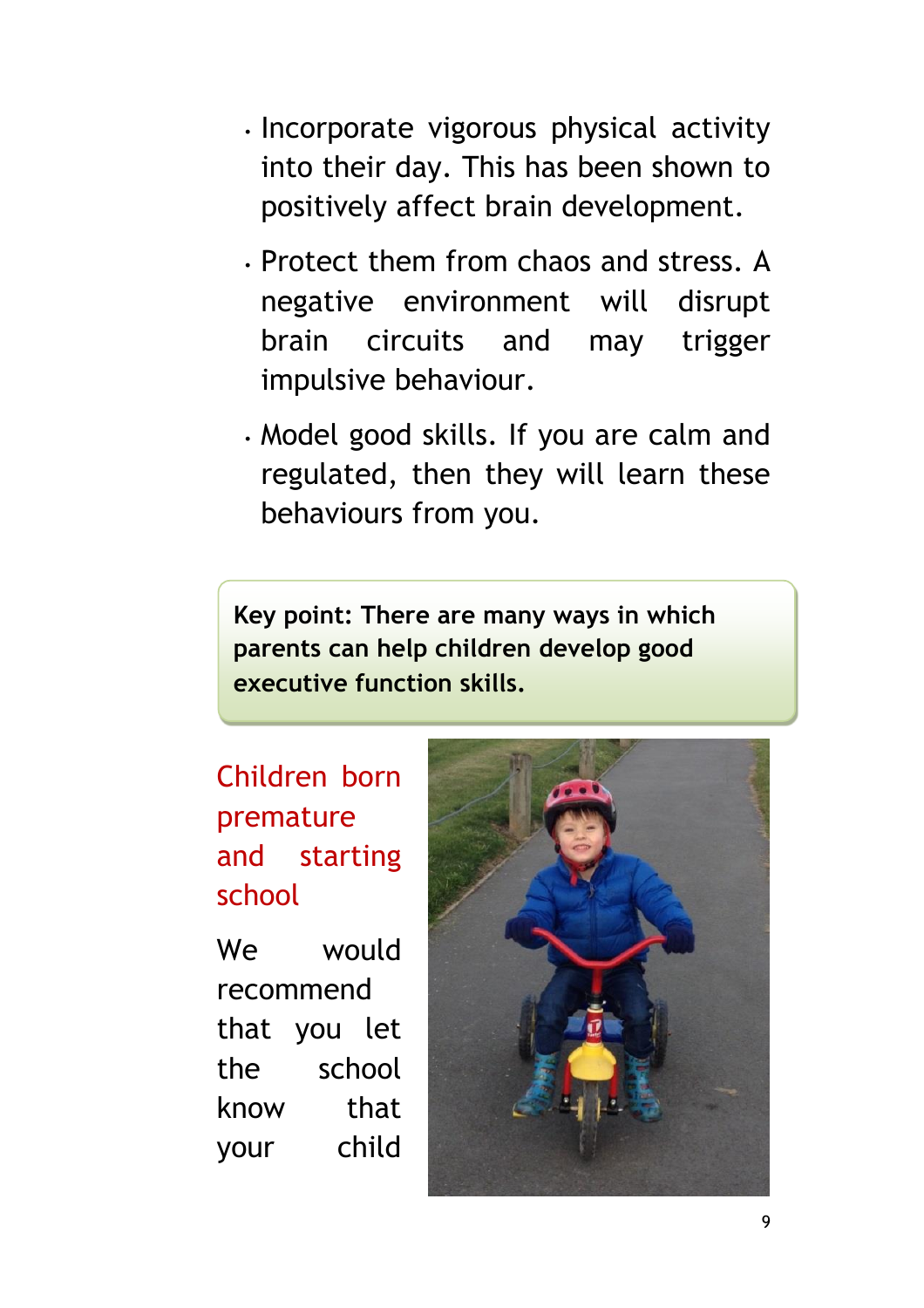was born early when you enroll him or her for school. We have a leaflet for teachers at the Champion Centre. We will give you a copy before your child starts school. It helps if the teacher understands some of the consequences of prematurity for children's learning.

Once they start school, children are expected to be more independent, organised and pay attention for longer. Parents can continue to support this by encouraging children to solve their own problems. Children need appropriate boundaries and parents can use language to help children understand and express their feelings appropriately. Children also need to be motivated to succeed. Individual goals may be needed. For children born premature, these goals may need to take individual strengths, weaknesses and temperamental differences into account. Individual sports may be more successful than team sports, for example. Children born premature may also tire more easily and this may need to be worked around.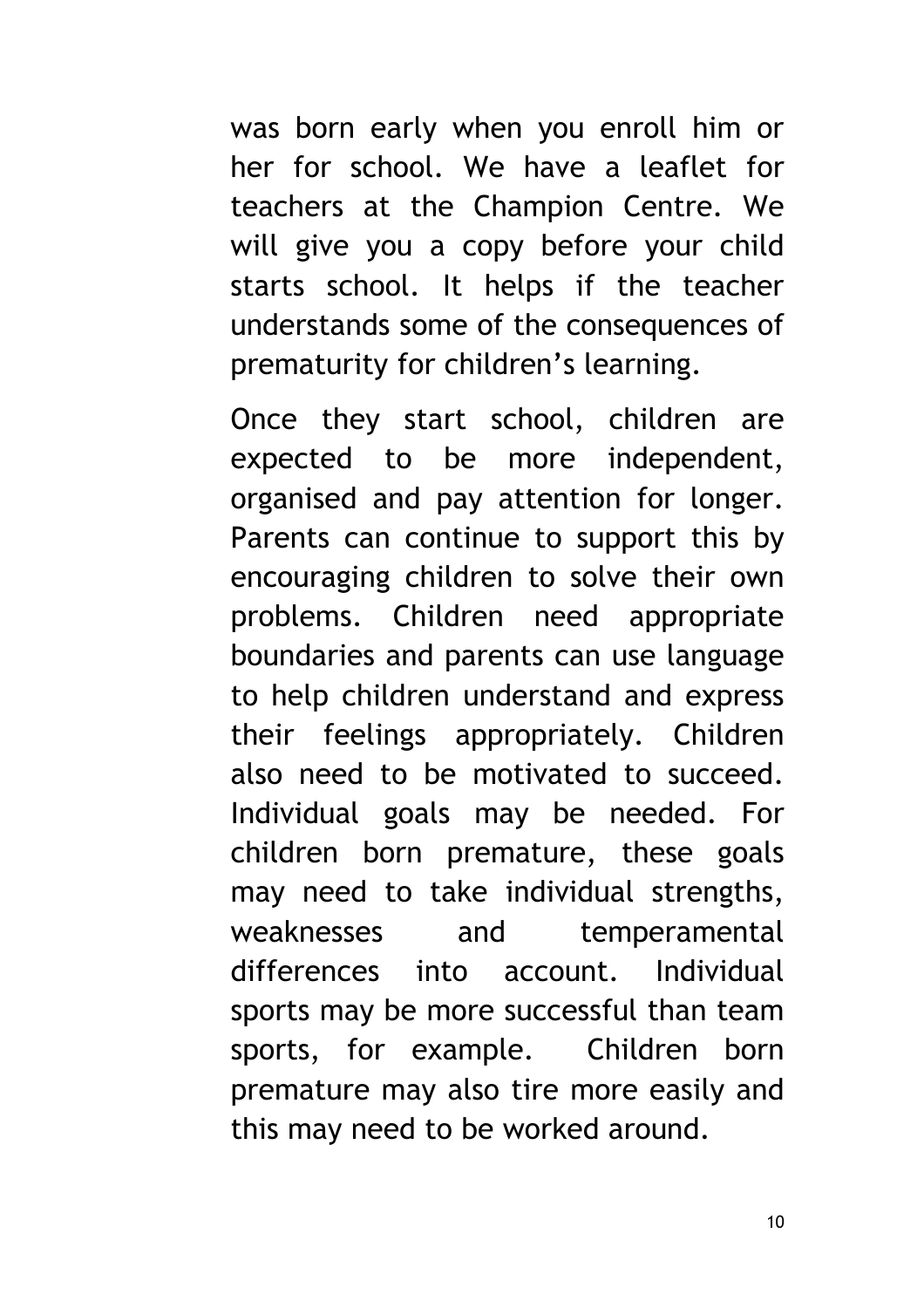**Key point: In school, children born premature may be challenged by the new demands to pay attention and be organised.**

#### Parents of children born premature

At times, taking care of a child who may have some challenges, even if these are hardly noticeable to most people, can still be very demanding. Parents can only support their child in the ways discussed above, if they are feeling okay. It can take years to come to terms with the shock of the sudden end of a pregnancy, a premature birth and the feelings that follow. It helps keep children calm and responsive, if the adults are calm too! Some people find this easier than others. It is always a good idea to discuss any difficulties you or your child are having with a team member at the Champion Centre.

So if there are concerns for your child or for you as parents, then find time to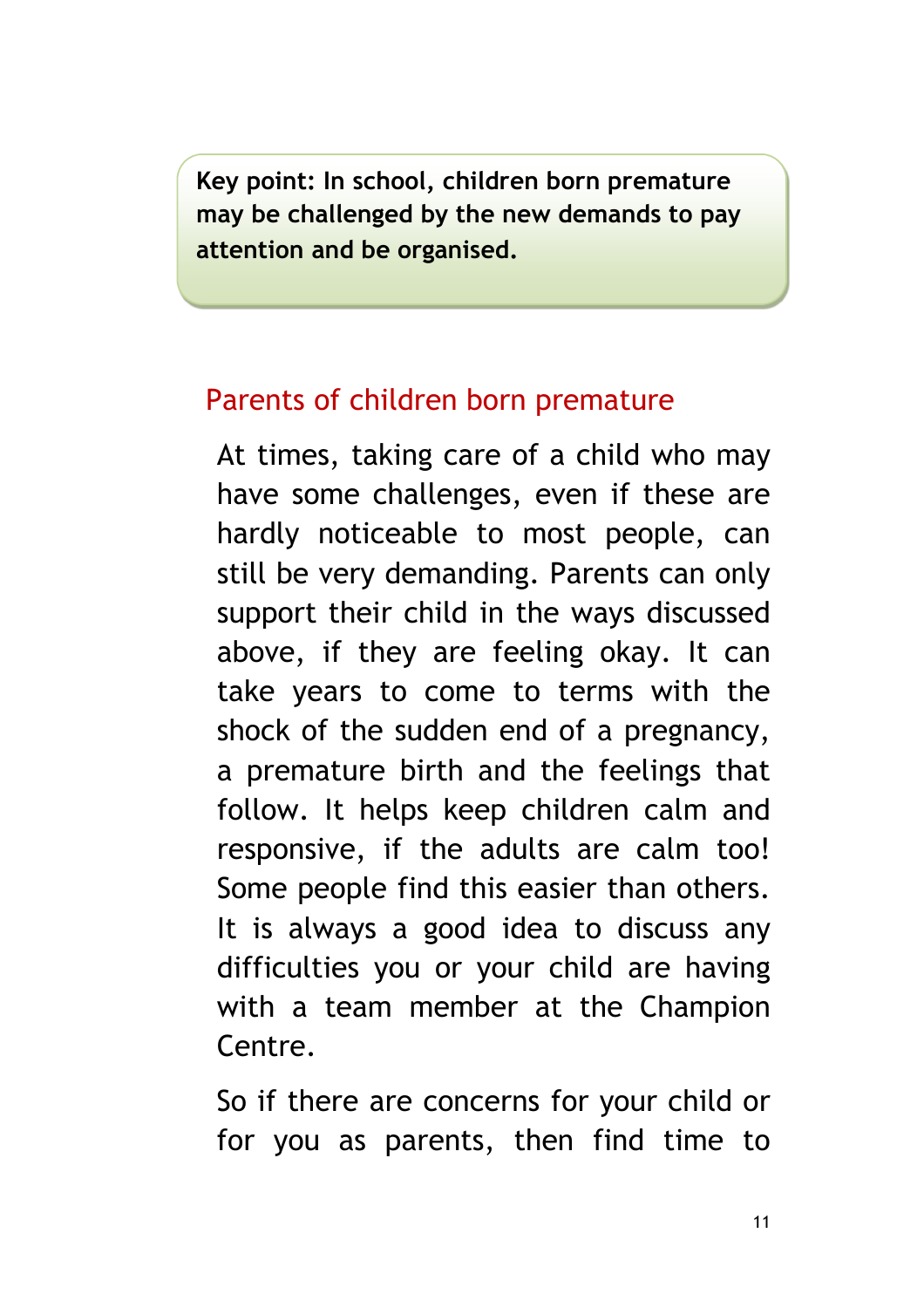discuss them further with the team. Parenting can be a wonderful task, but not always an easy one. Staff are always available to help, either in person or by phone.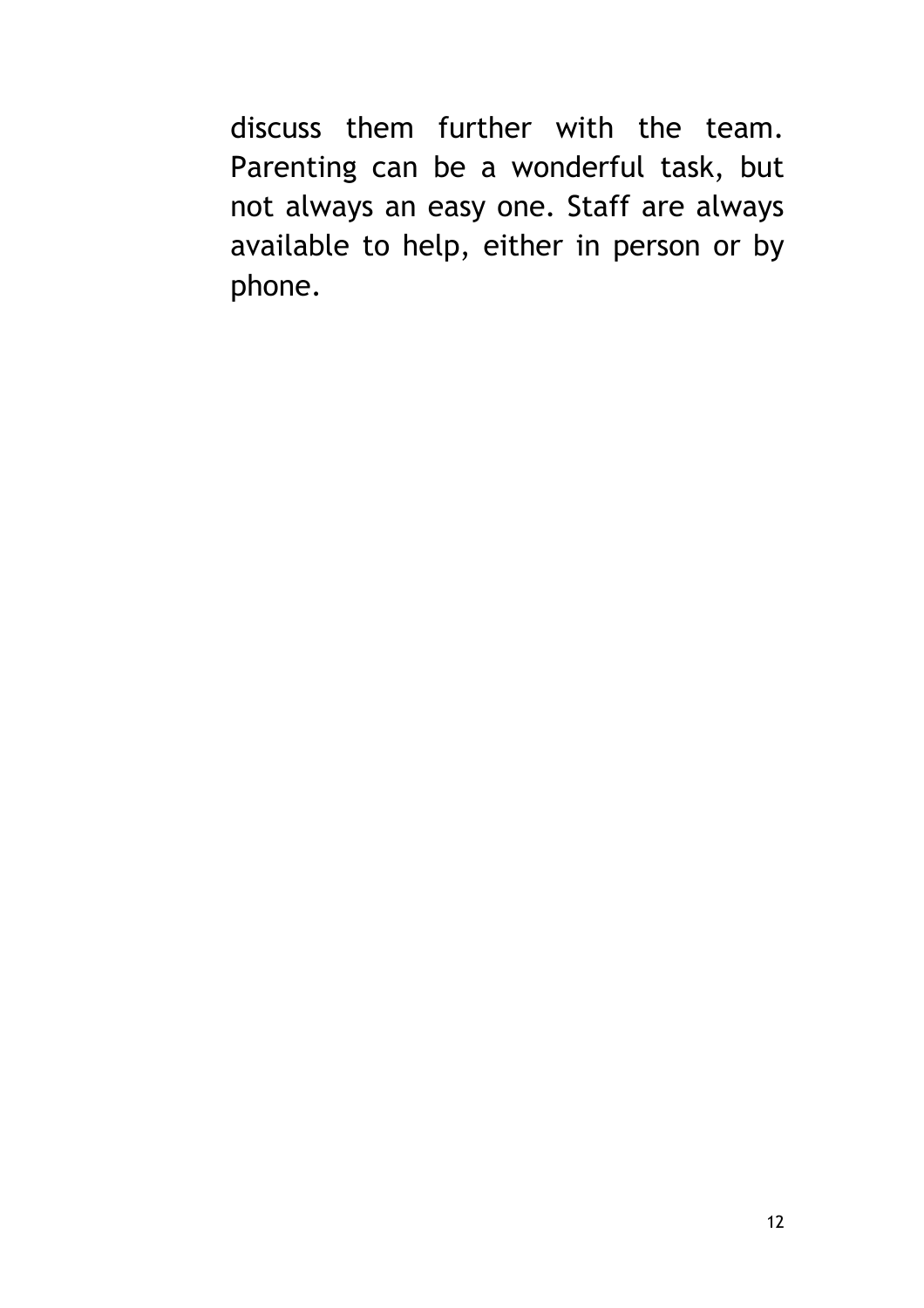Written by Dr. Alison Gray with help from the Champion Centre team. 2014.

#### Further reading

- <http://www.huggies.co.nz/childbirth/premature-babies> (Explains some of the common issues)
- University of Canterbury, Child Development Research Group [www.psyc.canterbury.ac.nz/research/cant%20child%20dev/index.shtml](http://www.psyc.canterbury.ac.nz/research/cant%20child%20dev/index.shtml) (Access articles from a local research study)
- http://developingchild.harvard.edu/resources/multimedia/videos/inbrief s [eries/inbrief\\_executive\\_function/](http://developingchild.harvard.edu/resources/multimedia/videos/inbrief_series/inbrief_executive_function/) ( video & information from Harvard University about executive function)

#### Acknowledgements

The Centre would like to thank the following parents for allowing us to use their photos in this leaflet.

Rachel & Jason Fahey Craig and Robyn Bellve Mel Morete Lia van Tonder & Craig Costello